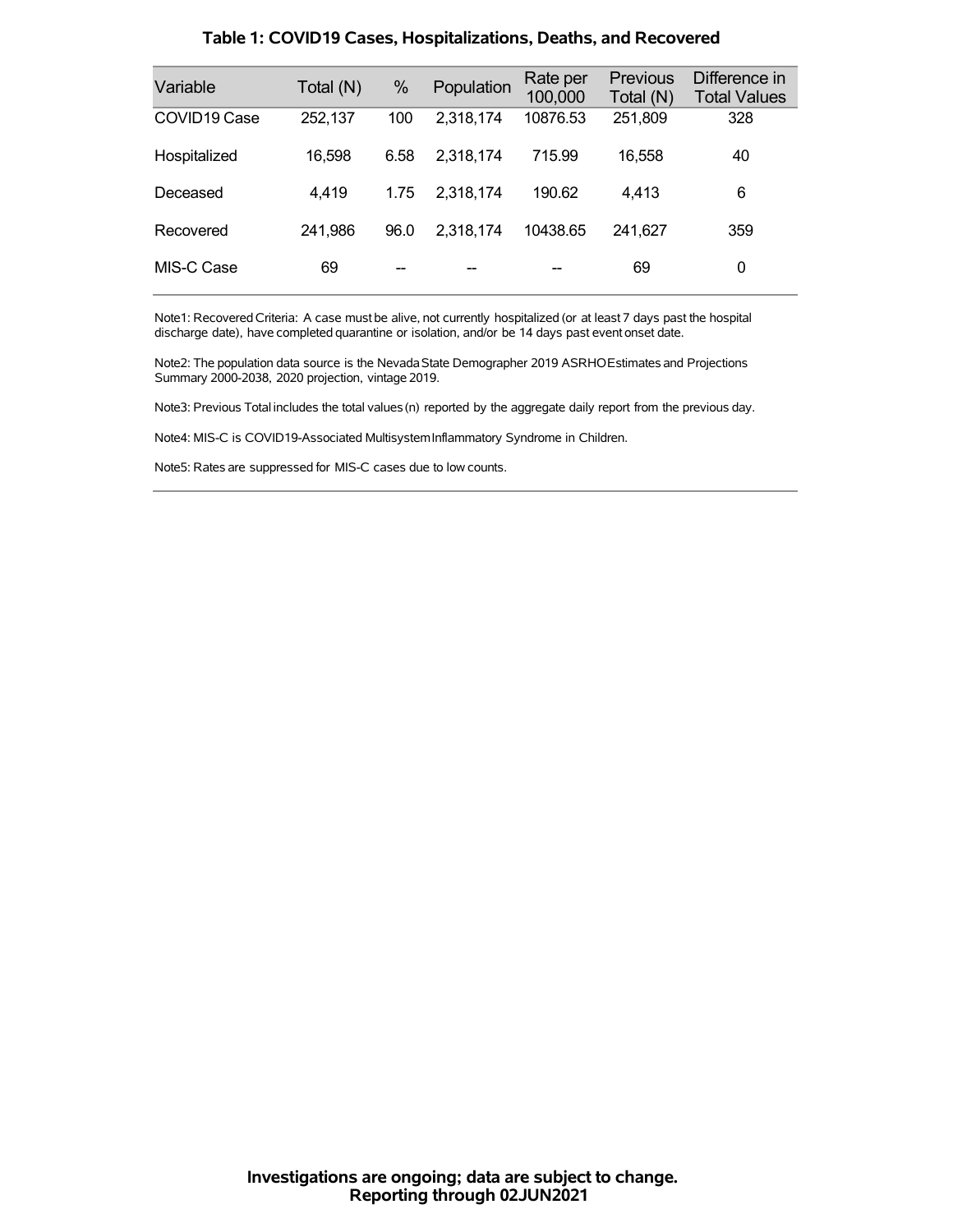## **Table 2: COVID19 Cases**

| Variable                            | Outcome                           | $\mathsf{N}$ | %    | Population | Rate per<br>100,000 |
|-------------------------------------|-----------------------------------|--------------|------|------------|---------------------|
| Age Categories                      | Aged 4 or less                    | 5212         | 2.07 | 149,165    | 3494.1              |
|                                     | Aged 5 to 17                      | 24249        | 9.62 | 406,595    | 5963.9              |
|                                     | Aged 18 to 24                     | 31579        | 12.5 | 216,762    | 14569               |
|                                     | Aged 25 to 49                     | 115317       | 45.7 | 803,732    | 14348               |
|                                     | Aged 50 to 64                     | 48791        | 19.4 | 423,461    | 11522               |
|                                     | Aged 64+                          | 26901        | 10.7 | 318,459    | 8447.3              |
|                                     | Unknown                           | 88           | 0.03 |            |                     |
| <b>Birth Sex</b>                    | Female                            | 129083       | 51.2 | 1,160,285  | 11125               |
|                                     | Male                              | 120988       | 48.0 | 1,157,889  | 10449               |
|                                     | Unknown                           | 2066         | 0.82 |            |                     |
| Race/Ethnicity                      | Hispanic                          | 82892        | 32.9 | 763,053    | 10863               |
|                                     | White                             | 63075        | 25.0 | 1,006,929  | 6264.1              |
|                                     | <b>Black</b>                      | 19532        | 7.75 | 262,671    | 7435.9              |
|                                     | Asian or Pacific Islander         | 19098        | 7.57 | 270,209    | 7067.9              |
|                                     | American Indian, Eskimo, or Aleut | 375          | 0.15 | 15,311     | 2449.2              |
|                                     | Other                             | 18050        | 7.16 | ä,         | ä.                  |
|                                     | Unknown                           | 49115        | 19.5 |            |                     |
| <b>Underlying Medical Condition</b> | Yes                               | 49689        | 19.7 |            |                     |
|                                     | No/Unknown                        | 202448       | 80.3 |            |                     |

Note1: Breakdown of Race is exlusivelynon-Hispanic.

Note2: Underlying Medical Condition is any identified health condition.

Note3: The population data source is the NevadaState Demographer 2019 ASRHOEstimates and Projections Summary 2000-2038, 2020 projection, vintage 2019.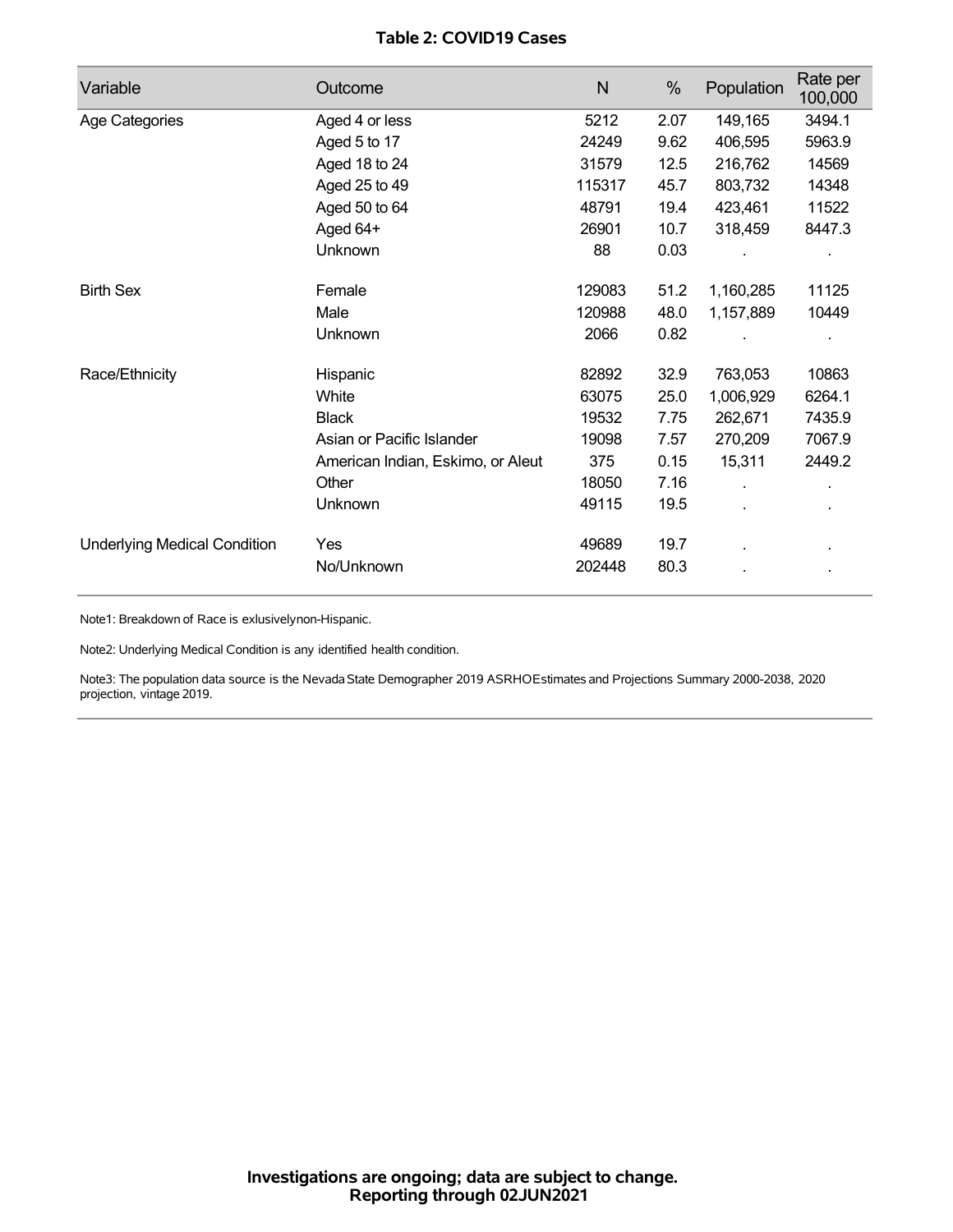| Variable         | Outcome                           | N    | %    | Population | Rate per<br>100,000 |
|------------------|-----------------------------------|------|------|------------|---------------------|
| Age Categories   | Aged 4 or less                    | 109  | 0.7  | 149,165    | 73.07               |
|                  | Aged 5 to 17                      | 192  | 1.2  | 406,595    | 47.22               |
|                  | Aged 18 to 24                     | 354  | 2.1  | 216,762    | 163.31              |
|                  | Aged 25 to 49                     | 3889 | 23.4 | 803,732    | 483.87              |
|                  | Aged 50 to 64                     | 4671 | 28.1 | 423,461    | 1103.1              |
|                  | Aged 64+                          | 7381 | 44.5 | 318,459    | 2317.7              |
|                  | Unknown                           | 2    | 0.0  |            |                     |
| <b>Birth Sex</b> | Female                            | 7343 | 44.2 | 1,160,285  | 632.86              |
|                  | Male                              | 9229 | 55.6 | 1,157,889  | 797.05              |
|                  | Unknown                           | 26   | 0.2  |            |                     |
| Race/Ethnicity   | Hispanic                          | 5011 | 30.2 | 763,053    | 656.70              |
|                  | White                             | 5805 | 35.0 | 1,006,929  | 576.51              |
|                  | <b>Black</b>                      | 2154 | 13.0 | 262,671    | 820.04              |
|                  | Asian or Pacific Islander         | 1857 | 11.2 | 270,209    | 687.24              |
|                  | American Indian, Eskimo, or Aleut | 29   | 0.2  | 15,311     | 189.40              |
|                  | Other                             | 639  | 3.8  |            |                     |
|                  | Unknown                           | 1103 | 6.6  |            |                     |

## **Table 3: COVID19 Hospitalizations - General Characteristics**

Note1: Breakdown of Race is exlusivelynon-Hispanic.

Note2: The population data source is the Nevada State Demographer 2019 ASRHOEstimates and Projections Summary 2000-2038, 2020 projection, vintage 2019.

Note3: Rates for categories with fewer than 12 cases are suppressed due to high relative standard error.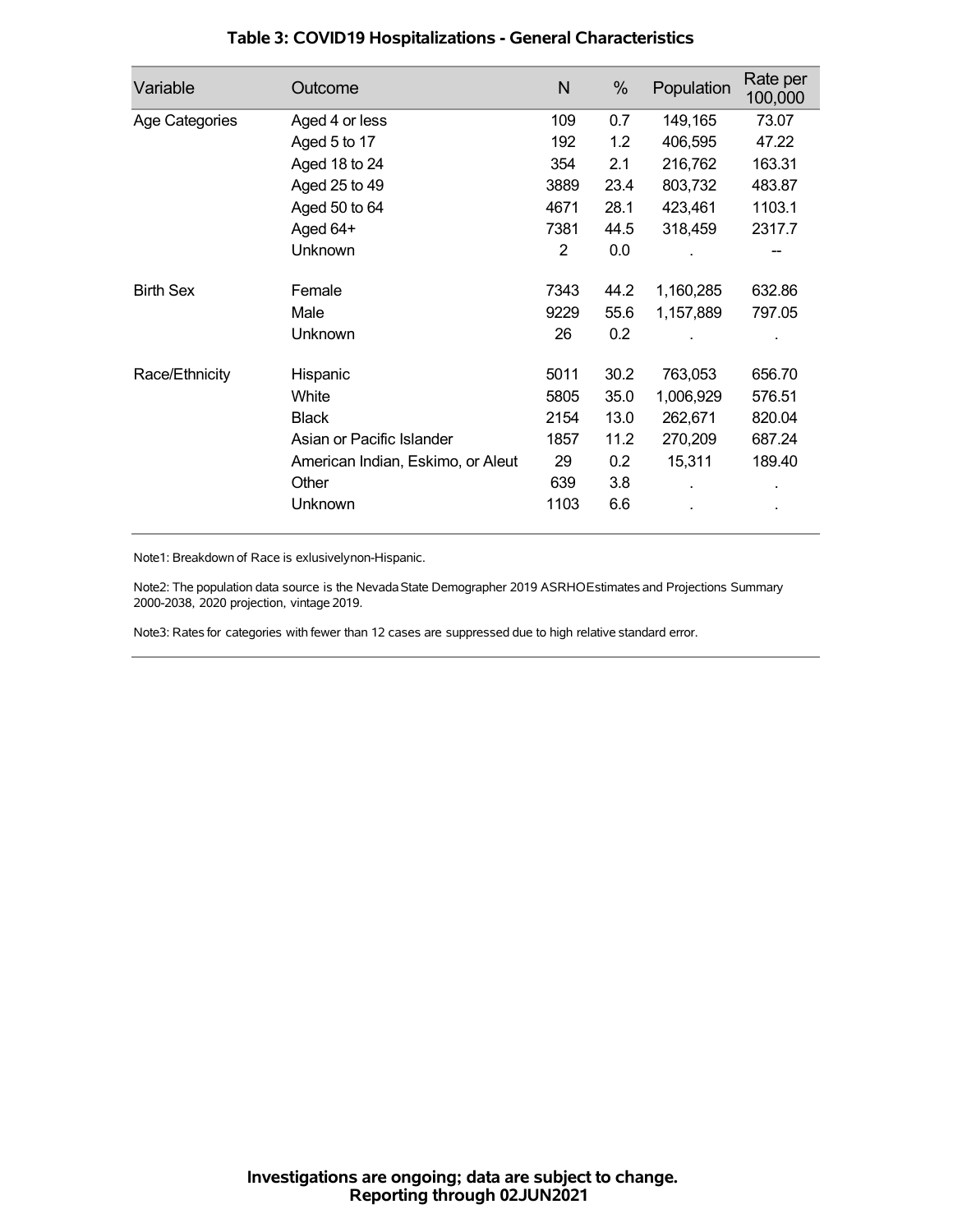| Variable                            | Outcome   | N     | %    |
|-------------------------------------|-----------|-------|------|
| Deceased                            | Yes       | 3737  | 22.5 |
|                                     | <b>No</b> | 12861 | 77.5 |
| ICU                                 | Yes       | 4333  | 26.1 |
|                                     | <b>No</b> | 12265 | 73.9 |
| Intubated                           | Yes       | 2124  | 12.8 |
|                                     | <b>No</b> | 14474 | 87.2 |
| <b>Underlying Medical Condition</b> | Yes       | 10542 | 63.5 |
|                                     | <b>No</b> | 6056  | 36.5 |
| Hypertension                        | Yes       | 6042  | N/A  |
| Immunocompromised                   | Yes       | 365   | N/A  |
| <b>Chronic Heart Disease</b>        | Yes       | 2109  | N/A  |
| <b>Chronic Liver Disease</b>        | Yes       | 215   | N/A  |
| <b>Chronic Kidney Disease</b>       | Yes       | 1459  | N/A  |
| <b>Diabetes</b>                     | Yes       | 4647  | N/A  |
| Neurologic/Neurodevelopmental       | Yes       | 752   | N/A  |
| <b>Chronic Lung Disease</b>         | Yes       | 2527  | N/A  |
| <b>Historically Healthy</b>         | Yes       | 3158  | N/A  |
| Other                               | Yes       | 4242  | N/A  |

# **Table 4: COVID19 Hospitalizations - Morbidity**

Note1: Underlying Medical Condition is any identified health condition.

Note2: The breakdown of health conditions are not mutually exlusive(i.e., a person can have more than one risk factor).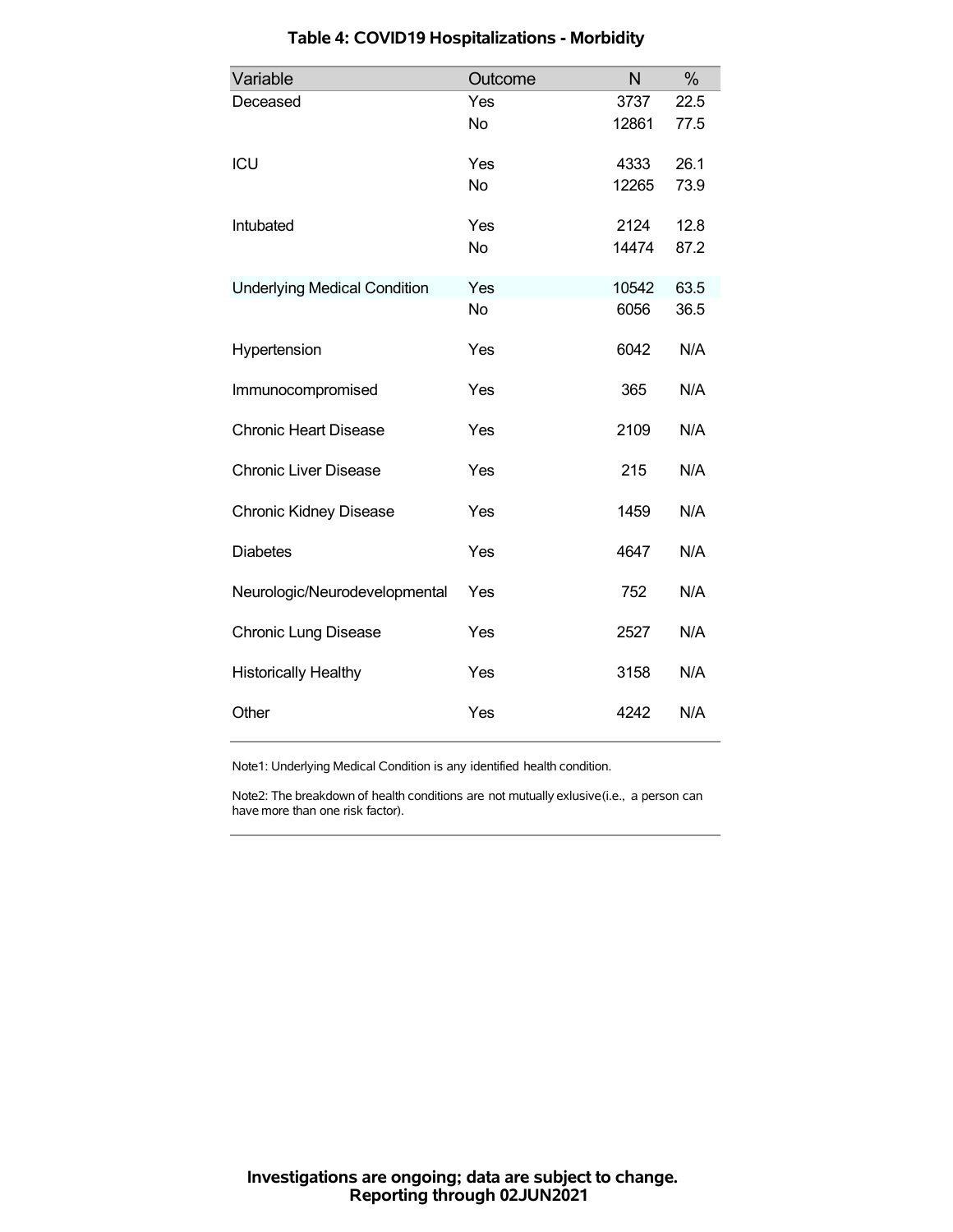| Variable         | Outcome                           | N    | %    | Population | Rate per<br>100,000 |
|------------------|-----------------------------------|------|------|------------|---------------------|
| Age Categories   | Aged 5 to 17                      | 4    | 0.1  | 406,595    |                     |
|                  | Aged 18 to 24                     | 8    | 0.2  | 216,762    |                     |
|                  | Aged 25 to 49                     | 310  | 7.0  | 803,732    | 38.57               |
|                  | Aged 50 to 64                     | 874  | 19.8 | 423,461    | 206.39              |
|                  | Aged 64+                          | 3223 | 72.9 | 318,459    | 1012.1              |
| <b>Birth Sex</b> | Female                            | 1658 | 37.5 | 1,160,285  | 142.90              |
|                  | Male                              | 2754 | 62.3 | 1,157,889  | 237.85              |
|                  | Unknown                           | 7    | 0.2  |            |                     |
| Race/Ethnicity   | Hispanic                          | 1217 | 27.5 | 763,053    | 159.49              |
|                  | White                             | 1989 | 45.0 | 1,006,929  | 197.53              |
|                  | <b>Black</b>                      | 525  | 11.9 | 262,671    | 199.87              |
|                  | Asian or Pacific Islander         | 611  | 13.8 | 270,209    | 226.12              |
|                  | American Indian, Eskimo, or Aleut | 10   | 0.2  | 15,311     |                     |
|                  | Other                             | 46   | 1.0  |            | ٠                   |
|                  | Unknown                           | 21   | 0.5  |            |                     |

### **Table 5: COVID19 Deaths - General Characteristics**

Note1: Breakdown of Race is exlusivelynon-Hispanic.

Note2: The population data source is the Nevada State Demographer 2019 ASRHOEstimates and Projections Summary 2000-2038, 2020 projection, vintage 2019.

Note3: Rates for categories with fewer than 12 cases are suppressed due to high relative standard error.